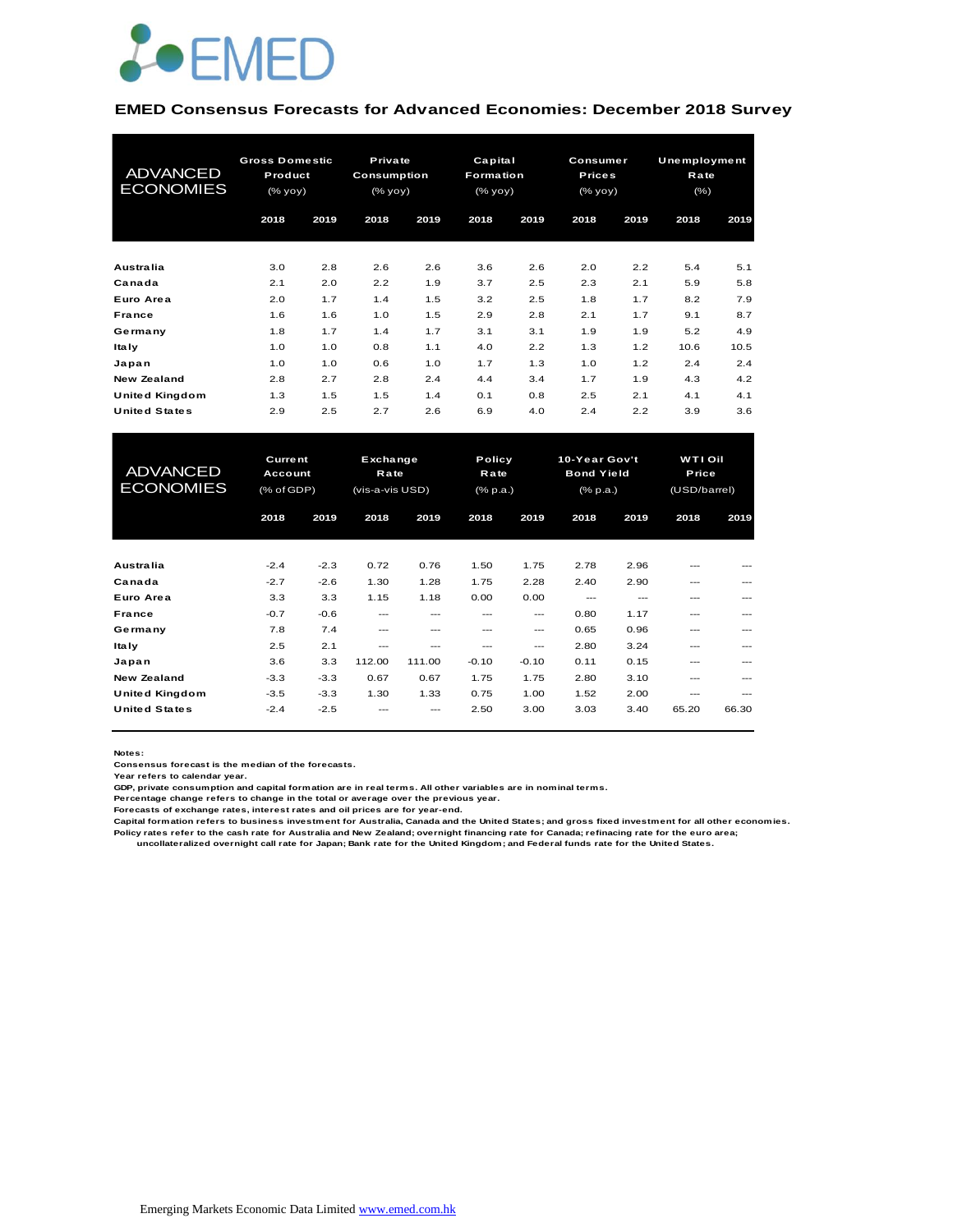

#### **EMED Consensus Forecasts for Emerging Markets: December 2018 Survey**

|                       | <b>Gross Domestic</b> |        | Private     |        | <b>Fixed</b> |        | Consumer      |      | <b>Unemployment</b> |          |  |
|-----------------------|-----------------------|--------|-------------|--------|--------------|--------|---------------|------|---------------------|----------|--|
| <b>EMERGING</b>       | Product               |        | Consumption |        | Investment   |        | <b>Prices</b> |      | Rate                |          |  |
| <b>MARKETS</b>        | (% yoy)               |        | (% yoy)     |        | $(%$ (% yoy) |        | (% yoy)       |      | $(\% )$             |          |  |
|                       | 2018                  | 2019   | 2018        | 2019   | 2018         | 2019   | 2018          | 2019 | 2018                | 2019     |  |
|                       |                       |        |             |        |              |        |               |      |                     |          |  |
|                       |                       |        |             |        |              |        |               |      |                     |          |  |
| Argentina             | $-2.4$                | $-0.8$ | $-0.6$      | $-0.2$ | $-2.5$       | $-3.1$ | 33.0          | 34.0 | 9.5                 | 9.2      |  |
| <b>Brazil</b>         | 1.3                   | 2.2    | 2.3         | 2.3    | 3.8          | 5.4    | 3.7           | 4.3  | 12.2                | 11.5     |  |
| Chile                 | 3.7                   | 3.2    | 3.7         | 3.3    | 4.8          | 3.6    | 2.5           | 3.1  | 6.8                 | 6.7      |  |
| China                 | 6.6                   | 6.2    | 8.5         | 8.0    | 5.8          | 5.7    | 2.2           | 2.4  | 4.0                 | 4.0      |  |
| Colombia              | 2.6                   | 3.2    | 2.5         | 3.4    | 2.7          | 4.0    | 3.3           | 3.4  | 9.9                 | 10.0     |  |
| <b>Czech Republic</b> | 3.0                   | 2.9    | 3.2         | 1.9    | 7.8          | 2.8    | 2.2           | 2.4  | 2.3                 | 2.3      |  |
| <b>Hong Kong</b>      | 3.3                   | 2.5    | 3.4         | 2.5    | 2.8          | 1.0    | 2.3           | 2.3  | 3.2                 | 3.1      |  |
| Hungary               | 4.3                   | 3.1    | 4.2         | 3.3    | 14.2         | 8.2    | 3.0           | 3.3  | 3.7                 | 3.2      |  |
| India                 | 7.4                   | 7.4    | 7.1         | 7.5    | 9.5          | 8.8    | 4.6           | 4.6  | $\cdots$            | $\cdots$ |  |
| Indonesia             | 5.2                   | 5.2    | 5.1         | 5.1    | 6.8          | 5.4    | 3.4           | 4.0  | 5.5                 | 5.2      |  |
| Malaysia              | 4.8                   | 4.8    | 6.7         | 5.6    | 4.4          | 7.1    | 1.3           | 2.2  | 3.4                 | 3.3      |  |
| <b>Mexico</b>         | 2.1                   | 2.1    | 2.7         | 2.5    | 1.6          | 1.7    | 4.9           | 4.1  | 3.4                 | 3.6      |  |
| <b>Philippines</b>    | 6.4                   | 6.5    | 5.8         | 5.5    | 14.3         | 10.2   | 5.2           | 4.2  | 5.4                 | 5.3      |  |
| Poland                | 4.8                   | 3.5    | 4.7         | 3.9    | 7.8          | 5.9    | 1.8           | 2.3  | 3.8                 | 3.9      |  |
| Russia                | 1.8                   | 1.5    | 2.8         | 1.8    | 1.3          | 1.5    | 3.0           | 4.5  | 4.9                 | 4.8      |  |
| Singapore             | 3.0                   | 2.6    | 3.0         | 3.7    | 0.4          | 4.1    | 0.7           | 1.5  | 2.2                 | 2.3      |  |
| South Korea           | 2.8                   | 2.6    | 2.5         | 2.3    | 0.9          | 0.8    | 1.6           | 1.9  | 3.8                 | 3.9      |  |
| Taiwan                | 2.7                   | 2.2    | 2.3         | 2.0    | 3.3          | 2.2    | 1.5           | 1.4  | 3.7                 | 3.6      |  |
| <b>Thailand</b>       | 4.3                   | 3.8    | 4.3         | 3.7    | 3.9          | 4.8    | 1.2           | 1.5  | 1.0                 | 1.0      |  |
| <b>Turkey</b>         | 3.5                   | 0.1    | 3.8         | 0.5    | 2.1          | $-2.3$ | 16.6          | 20.0 | 11.4                | 12.7     |  |

|                       | Money            |               | <b>Merchandise</b> |      | <b>Merchandise</b> |        | Current        |        |       |                                                                                                                                   |  |
|-----------------------|------------------|---------------|--------------------|------|--------------------|--------|----------------|--------|-------|-----------------------------------------------------------------------------------------------------------------------------------|--|
| EMERGING              | <b>Supply M2</b> |               | <b>Exports</b>     |      | <b>Imports</b>     |        | <b>Account</b> |        |       | <b>Exchange</b><br>Rate<br>(vis-a-vis USD)<br>2018<br>2019<br>37.50<br>3.73<br>670<br>6.90<br>3100<br>22.2<br>7.83<br>280<br>71.8 |  |
| <b>MARKETS</b>        | (% yoy)          |               | (% yoy)            |      | (% yoy)            |        | (% of GDP)     |        |       |                                                                                                                                   |  |
|                       | 2018             | 2019          | 2018               | 2019 | 2018               | 2019   | 2018           | 2019   |       |                                                                                                                                   |  |
|                       |                  |               |                    |      |                    |        |                |        |       |                                                                                                                                   |  |
|                       |                  |               |                    |      |                    |        |                |        |       |                                                                                                                                   |  |
| Argentina             | 32.8             | 25.4          | 1.9                | 7.9  | $-1.0$             | $-2.2$ | $-3.7$         | $-2.6$ |       | 44.25                                                                                                                             |  |
| <b>Brazil</b>         | 6.4              | 6.8           | 3.9                | 2.8  | 10.5               | 7.2    | $-1.2$         | $-1.8$ |       | 3.84                                                                                                                              |  |
| Chile                 | 10.5             | 8.0           | 8.4                | 5.7  | 10.2               | 7.6    | $-2.0$         | $-2.2$ |       | 690                                                                                                                               |  |
| China                 | 8.3              | 8.4           | 9.7                | 4.3  | 15.7               | 5.7    | 0.7            | 0.5    |       | 6.85                                                                                                                              |  |
| Colombia              | 10.8             | 12.2          | 6.1                | 2.3  | 6.9                | 3.9    | $-3.1$         | $-3.0$ |       | 3078                                                                                                                              |  |
| <b>Czech Republic</b> | $\sim$ $\sim$    | $\frac{1}{2}$ | 4.9                | 5.0  | 5.5                | 3.3    | 1.0            | 1.0    |       | 22.2                                                                                                                              |  |
| <b>Hong Kong</b>      | 6.4              | 4.1           | 4.6                | 3.5  | 4.6                | 3.4    | 3.1            | 3.0    |       | 7.80                                                                                                                              |  |
| Hungary               | 4.1              | ---           | 5.7                | 2.4  | 6.8                | 2.7    | 1.9            | 2.0    |       | 282                                                                                                                               |  |
| India                 | 9.0              | $---$         | 7.8                | 5.9  | 6.9                | 7.0    | $-2.4$         | $-2.4$ |       | 72.0                                                                                                                              |  |
| Indonesia             | 10.6             | 6.5           | 6.1                | 7.2  | 9.5                | 6.4    | $-2.5$         | $-2.5$ | 14597 | 14700                                                                                                                             |  |
| Malaysia              | 3.9              | ---           | 7.0                | 7.0  | 7.0                | 8.5    | 2.8            | 2.7    | 4.17  | 4.18                                                                                                                              |  |
| <b>Mexico</b>         | 9.6              | 9.0           | 10.0               | 6.2  | 10.2               | 6.9    | $-1.7$         | $-1.7$ | 19.1  | 19.7                                                                                                                              |  |
| <b>Philippines</b>    | 15.8             | 11.9          | 4.1                | 7.8  | 8.2                | 8.9    | $-1.5$         | $-1.7$ | 54.0  | 55.0                                                                                                                              |  |
| Poland                | 7.5              | 7.8           | 5.0                | 6.6  | 6.6                | 6.8    | $-0.5$         | $-0.7$ | 3.65  | 3.70                                                                                                                              |  |
| Russia                | 12.0             | 9.0           | 5.9                | 11.9 | 7.0                | $-0.9$ | 4.3            | 4.2    | 63.3  | 65.0                                                                                                                              |  |
| Singapore             | 6.2              | ---           | 4.6                | 8.3  | 5.6                | 8.7    | 19.3           | 19.1   | 1.38  | 1.36                                                                                                                              |  |
| South Korea           | 6.3              | 5.5           | 5.3                | 4.4  | 4.8                | 3.4    | 4.8            | 5.0    | 1115  | 1111                                                                                                                              |  |
| Taiwan                | 3.7              | 3.6           | 5.7                | 5.1  | 10.4               | 4.7    | 12.8           | 12.7   | 30.9  | 30.3                                                                                                                              |  |
| <b>Thailand</b>       | 5.0              | 5.3           | 7.8                | 4.5  | 13.5               | 6.5    | 8.2            | 7.5    | 32.8  | 32.8                                                                                                                              |  |
| Turkey                | 34.0             | 18.0          | 5.0                | 5.5  | 0.9                | 0.4    | $-5.0$         | $-3.9$ | 5.73  | 6.07                                                                                                                              |  |
|                       |                  |               |                    |      |                    |        |                |        |       |                                                                                                                                   |  |

**Notes:** 

**Consensus forecast is the median of the forecasts.**

**Year refers to calendar year except for India for which fiscal year (April to March) is used.**

**GDP, private consumption and fixed investment are in real terms. All other variables are in nominal terms.**

**Percentage change refers to change in the total or average over the previous year, except for money supply growth which is based on year-end figures.**

**Forecasts of exchange rates and interest rates are for year-end.**

**Forecasts for India are FY18/19 and FY19/20**

Emerging Markets Economic Data Limited www.emed.com.hk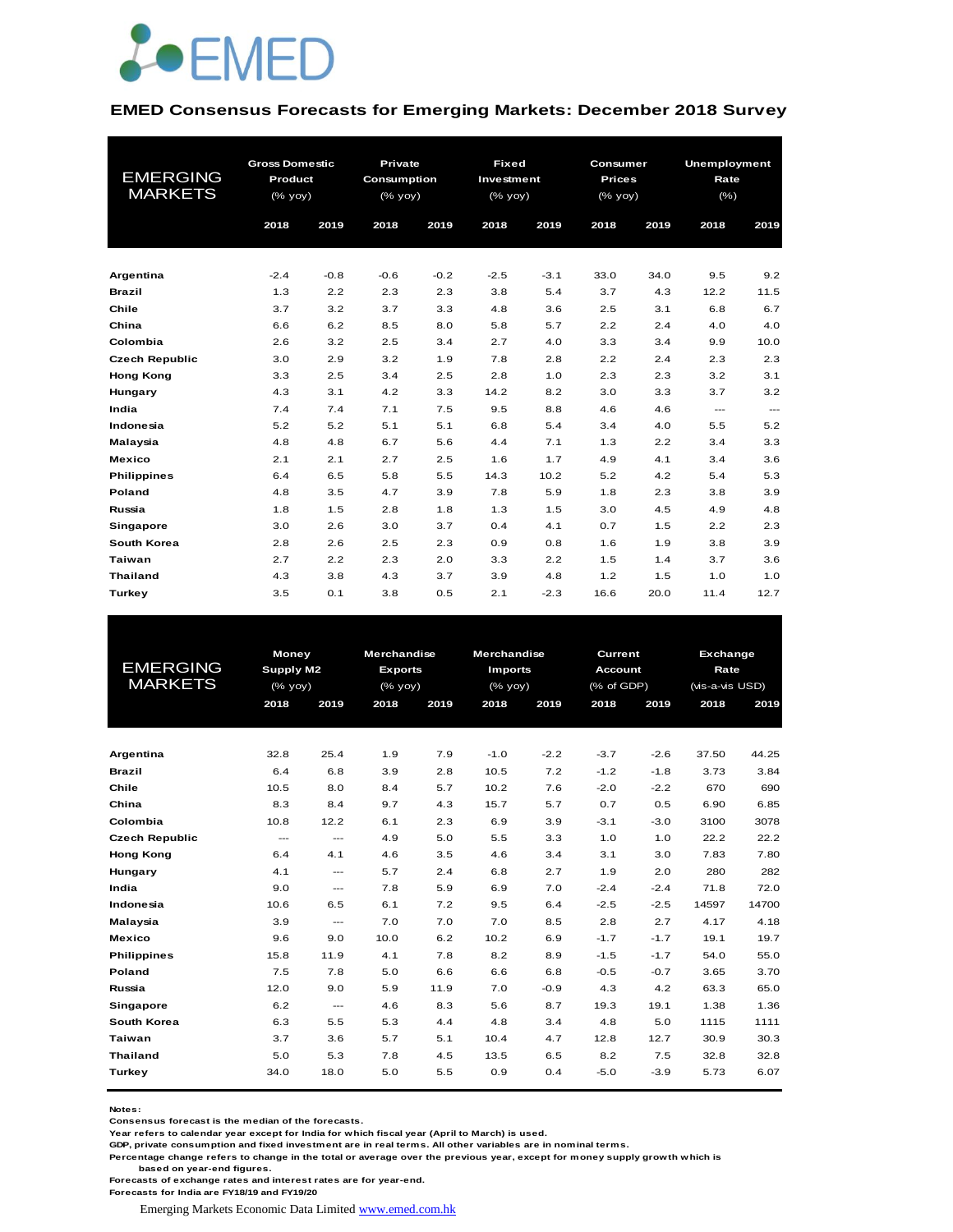## **JOEMED**

### **EMED Consensus Forecasts for the United States: December 2018 Survey**

| <b>UNITED STATES</b>             | <b>Gross Domestic</b><br>Product<br>(% yoy) |      | <b>Consumer</b><br><b>Prices</b><br>(% yoy) |         | <b>UNITED STATES</b>                | <b>Gross Domestic</b><br><b>Product</b><br>(% yoy) |      | <b>Consumer</b><br><b>Prices</b><br>(% yoy) |      |
|----------------------------------|---------------------------------------------|------|---------------------------------------------|---------|-------------------------------------|----------------------------------------------------|------|---------------------------------------------|------|
|                                  | 2018                                        | 2019 | 2018                                        | 2019    |                                     | 2018                                               | 2019 | 2018                                        | 2019 |
| <b>ABN AMRO</b>                  | 3.0                                         | 2.7  | 2.4                                         | 2.2     | <b>Kiel Institute</b>               | 2.9                                                | 2.5  | 2.5                                         | 2.3  |
| <b>Action Economics</b>          | 2.9                                         | 3.0  | 2.4                                         | 1.9     | <b>Moody's Analytics</b>            | 2.9                                                | 2.9  | 2.4                                         | 2.3  |
| <b>AIB Global Treasury</b>       | 2.9                                         | 2.5  | 2.4                                         | 2.2     | <b>Mortgage Bankers Association</b> | 3.1                                                | 2.0  | 2.5                                         | 2.5  |
| Allianz                          | 2.6                                         | 2.2  | 2.3                                         | 2.4     | <b>NAR</b>                          | 3.1                                                | 2.6  | 2.3                                         | 2.6  |
| <b>Bank Julius Baer</b>          | 2.9                                         | 2.8  | 2.4                                         | $2.2\,$ | <b>National Bank of Canada</b>      | 2.9                                                | 2.3  | 2.3                                         | 2.3  |
| <b>BayernLB</b>                  | 2.9                                         | 2.6  | $2.5\,$                                     | 2.1     | <b>NIESR</b>                        | 2.9                                                | 2.6  | $2.2\phantom{0}$                            | 2.4  |
| <b>BBVA</b>                      | 2.8                                         | 2.8  | 2.5                                         | 2.6     | <b>Northern Trust</b>               | 2.9                                                | 2.5  | 2.4                                         | 2.3  |
| <b>Berenberg Capital Markets</b> | 2.9                                         | 2.7  | 2.5                                         | 2.2     | <b>OCBC Bank</b>                    | 2.9                                                | 2.6  | 2.5                                         | 2.4  |
| <b>BMO Capital Markets</b>       | 2.9                                         | 2.5  | 2.4                                         | 2.1     | <b>PNC</b>                          | 3.0                                                | 3.2  | 2.5                                         | 2.4  |
| <b>BNP Paribas</b>               | 2.9                                         | 2.1  | 2.4                                         | 1.8     | Prometeia                           | 2.9                                                | 2.4  | 2.4                                         | 2.1  |
| <b>Capital Economics</b>         | 2.9                                         | 2.2  | 2.4                                         | 1.4     | <b>Raymond James</b>                | 2.8                                                | 2.1  | 2.5                                         | 2.1  |
| <b>CIBC World Markets</b>        | 2.9                                         | 2.2  | 2.5                                         | 2.4     | Royal Bank of Canada                | 2.9                                                | 2.5  | 2.4                                         | 2.1  |
| <b>Comerica Bank</b>             | 2.8                                         | 2.5  | 2.3                                         | 1.8     | <b>Schroders</b>                    | 2.8                                                | 2.4  | 2.8                                         | 2.6  |
| Commerzbank                      | 2.8                                         | 2.3  | 2.5                                         | 2.5     | Scotia Capital                      | 2.9                                                | 2.4  | 2.4                                         | 2.2  |
| <b>Credit Agricole</b>           | 2.8                                         | 2.5  | 2.5                                         | 2.6     | <b>Societe Generale</b>             | 2.9                                                | 2.4  | 2.4                                         | 2.4  |
| <b>Credit Suisse</b>             | 2.9                                         | 2.7  | 2.4                                         | 1.8     | <b>Standard &amp; Poor's</b>        | 2.9                                                | 2.3  | 2.2                                         | 2.1  |
| Daiwa Institute of Research      | 3.0                                         | 2.2  | 2.4                                         | 2.3     | <b>TD Economics</b>                 | 2.9                                                | 2.7  | 2.5                                         | 2.2  |
| Danske Bank                      | 2.8                                         | 2.5  | 2.5                                         | 2.0     | <b>University of Maryland</b>       | 2.9                                                | 2.9  | 2.4                                         | 2.2  |
| <b>DBS Bank</b>                  | 2.6                                         | 2.5  | 1.8                                         | 1.8     | University of Michigan - RSQE       | 2.9                                                | 2.7  | 2.5                                         | 2.0  |
| Deka Bank                        | 2.9                                         | 2.3  | 2.5                                         | 2.5     | <b>UOB</b>                          | 2.9                                                | 2.0  | 2.5                                         | 3.0  |
| <b>Desjardins</b>                | 2.9                                         | 2.7  | 2.4                                         | 2.1     | <b>Wells Fargo</b>                  | 2.9                                                | 2.7  | 2.4                                         | 2.3  |
| <b>DIW Berlin</b>                | 2.8                                         | 2.5  | 2.6                                         | 2.1     |                                     |                                                    |      |                                             |      |
| <b>DZ Bank</b>                   | 2.9                                         | 2.7  | 2.5                                         | 2.5     |                                     |                                                    |      |                                             |      |
| <b>Fannie Mae</b>                | 2.9                                         | 2.6  | 2.5                                         | 2.2     | <b>CONSENSUS</b>                    |                                                    |      |                                             |      |
| <b>First Trust Advisors</b>      | 2.9                                         | 2.9  | 2.5                                         | 2.5     | Median                              | 2.9                                                | 2.5  | 2.4                                         | 2.2  |
| <b>Freddie Mac</b>               | 3.0                                         | 2.4  | 2.4                                         | 2.3     | Mean                                | 2.9                                                | 2.5  | 2.4                                         | 2.2  |
| Handelsbanken                    | 2.9                                         | 2.3  | 2.0                                         | 2.2     | High                                | 3.1                                                | 3.2  | 2.8                                         | 3.0  |
| <b>IFO Munich Institute</b>      | 2.2                                         | 2.1  | 2.4                                         | 2.4     | Low                                 | 2.2                                                | 2.0  | 1.8                                         | 1.4  |
| Intesa Sanpaolo                  | 2.9                                         | 2.5  | 2.4                                         | 1.4     | <b>Standard Deviation</b>           | 0.1                                                | 0.3  | 0.1                                         | 0.3  |
| Continues in the next column     |                                             |      |                                             |         |                                     |                                                    |      |                                             |      |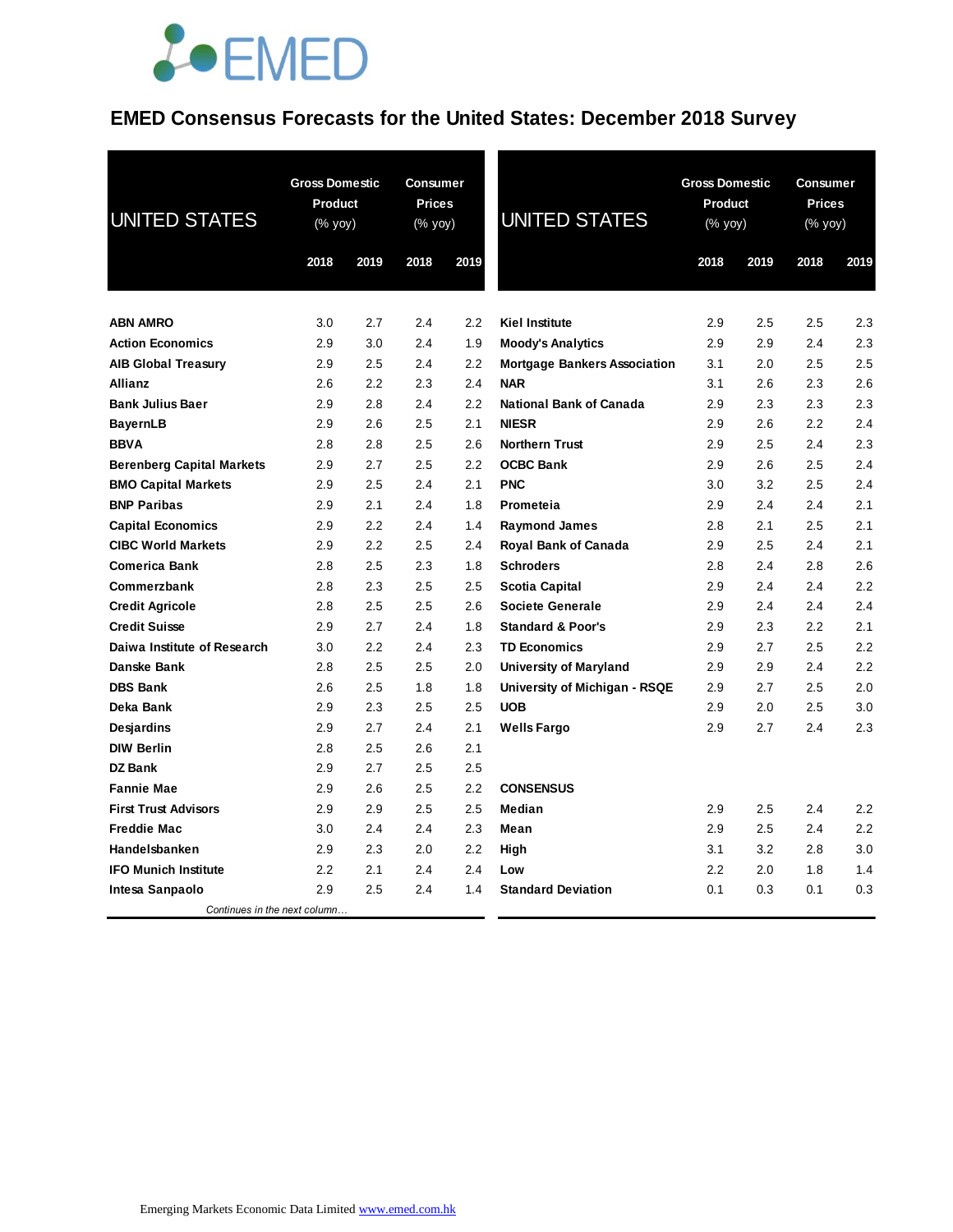

### **EMED Consensus Forecasts for the Euro Area: December 2018 Survey**

| <b>EURO AREA</b>                 | <b>Gross Domestic</b><br>Product<br>(% yoy) |      | <b>Consumer</b><br><b>Prices</b><br>(% yoy) |      | <b>EURO AREA</b>            | <b>Gross Domestic</b><br><b>Product</b><br>(% yoy) |      | <b>Consumer</b><br><b>Prices</b><br>(% yoy) |      |
|----------------------------------|---------------------------------------------|------|---------------------------------------------|------|-----------------------------|----------------------------------------------------|------|---------------------------------------------|------|
|                                  | 2018                                        | 2019 | 2018                                        | 2019 |                             | 2018                                               | 2019 | 2018                                        | 2019 |
| <b>ABN AMRO</b>                  | 2.2                                         | 2.1  | 1.7                                         | 1.4  | <b>IFO Munich Institute</b> | 2.1                                                | 1.7  | 1.8                                         | 1.5  |
| <b>AIB Global Treasury</b>       | 2.0                                         | 1.9  | 1.6                                         | 1.6  | Intesa Sanpaolo             | 1.9                                                | 1.5  | 1.8                                         | 1.7  |
| <b>Allianz</b>                   | 2.2                                         | 2.0  | 1.5                                         | 1.7  | <b>Kiel Institute</b>       | 1.9                                                | 1.7  | 1.8                                         | 1.5  |
| <b>Bank Julius Baer</b>          | 1.9                                         | 1.4  | 1.8                                         | 1.9  | <b>Moody's Analytics</b>    | 2.0                                                | 1.9  | 1.7                                         | 1.8  |
| <b>BayernLB</b>                  | 2.0                                         | 1.5  | 1.8                                         | 1.8  | <b>NIESR</b>                | 2.1                                                | 2.0  | 1.8                                         | 1.8  |
| <b>BBVA</b>                      | 2.0                                         | 1.7  | 1.7                                         | 1.7  | <b>OCBC Bank</b>            | 2.1                                                | 1.9  | 1.9                                         | 1.5  |
| <b>Berenberg Capital Markets</b> | 1.8                                         | 1.3  | 1.8                                         | 1.5  | Prometeia                   | 2.0                                                | 1.6  | 1.7                                         | 1.8  |
| <b>BMO Capital Markets</b>       | 1.9                                         | 1.6  | 1.7                                         | 1.9  | <b>Royal Bank of Canada</b> | 1.9                                                | 1.6  | 1.8                                         | 1.8  |
| <b>BNP Paribas</b>               | 1.9                                         | 1.4  | 1.8                                         | 1.8  | <b>Schroders</b>            | 2.0                                                | 1.7  | 1.8                                         | 1.6  |
| <b>Capital Economics</b>         | 2.0                                         | 1.8  | 1.7                                         | 1.0  | <b>Scotia Capital</b>       | 2.0                                                | 1.9  | 1.9                                         | 1.7  |
| <b>CIBC World Markets</b>        | 1.9                                         | 1.4  | 1.8                                         | 1.9  | Societe Generale            | 2.0                                                | 1.7  | 1.8                                         | 1.6  |
| Commerzbank                      | 2.0                                         | 1.8  | 1.7                                         | 1.4  | <b>TD Economics</b>         | 2.0                                                | 1.6  | 1.7                                         | 1.7  |
| <b>Credit Agricole</b>           | 2.1                                         | 1.8  | 1.8                                         | 1.7  | <b>UOB</b>                  | 1.9                                                | 1.6  | 1.8                                         | 1.7  |
| <b>Credit Suisse</b>             | 2.0                                         | 1.8  | 1.8                                         | 1.4  | <b>Wells Fargo</b>          | 1.9                                                | 1.7  | 1.8                                         | 1.7  |
| <b>Danske Bank</b>               | 1.9                                         | 1.6  | 1.8                                         | 1.8  |                             |                                                    |      |                                             |      |
| <b>DBS Bank</b>                  | 2.2                                         | 2.2  | 1.4                                         | 1.4  |                             |                                                    |      |                                             |      |
| Deka Bank                        | 2.0                                         | 1.6  | 1.8                                         | 1.7  | <b>CONSENSUS</b>            |                                                    |      |                                             |      |
| <b>DIW Berlin</b>                | 2.0                                         | 1.7  | 1.9                                         | 1.8  | Median                      | 2.0                                                | 1.7  | 1.8                                         | 1.7  |
| <b>DZ Bank</b>                   | 1.9                                         | 1.5  | 1.8                                         | 1.8  | Mean                        | 2.0                                                | 1.7  | 1.8                                         | 1.7  |
| <b>ETLA</b>                      | 1.8                                         | 1.5  | 1.7                                         | 1.8  | High                        | 2.2                                                | 2.2  | 1.9                                         | 2.0  |
| <b>EUROFER</b>                   | 2.0                                         | 1.8  | 1.9                                         | 1.8  | Low                         | 1.8                                                | 1.3  | 1.4                                         | 1.0  |
| Handelsbanken                    | 1.9                                         | 1.6  | 1.8                                         | 2.0  | <b>Standard Deviation</b>   | 0.1                                                | 0.2  | 0.1                                         | 0.2  |
| Continues in the next column     |                                             |      |                                             |      |                             |                                                    |      |                                             |      |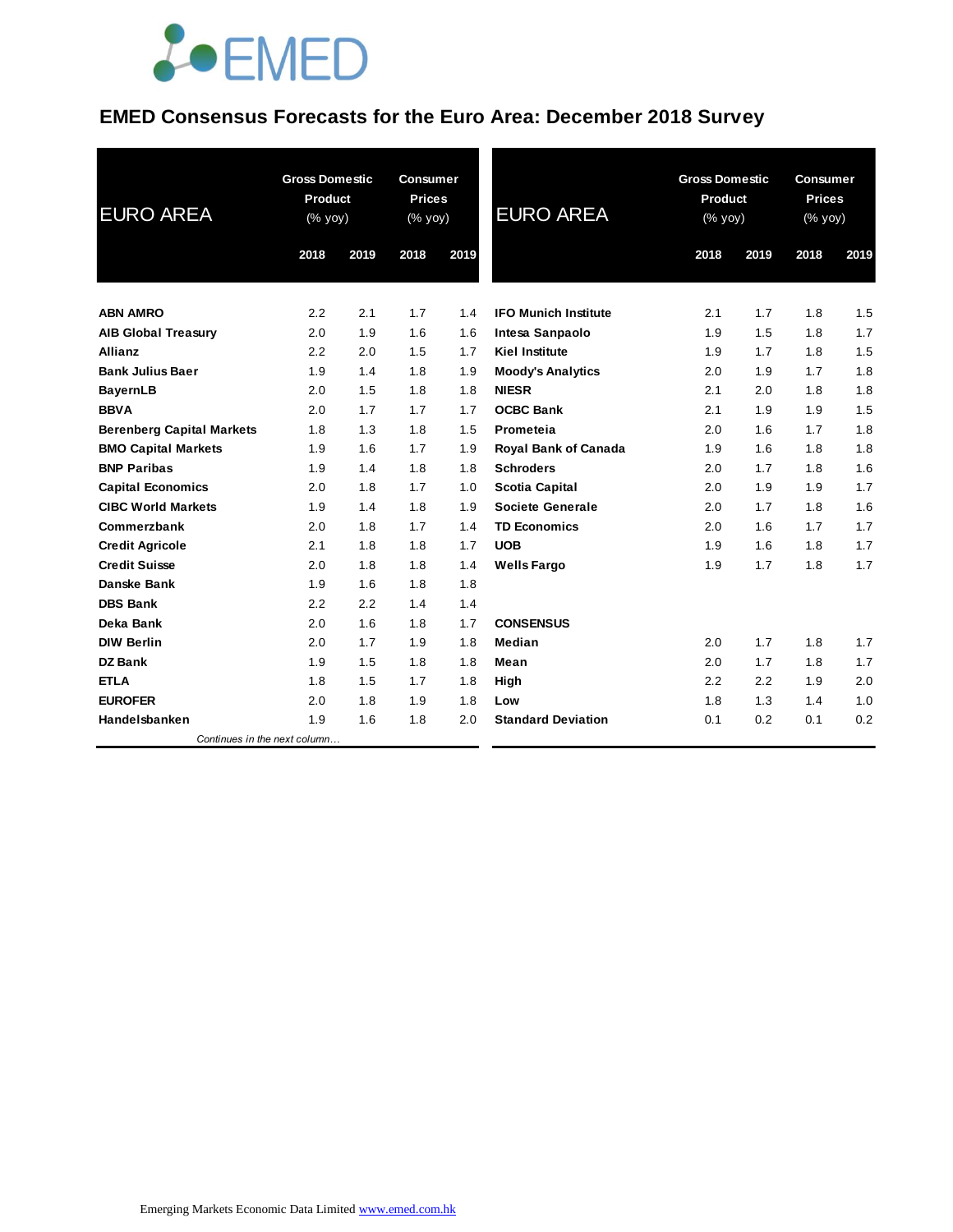# **JOEMED**

### **EMED Consensus Forecasts for Japan: December 2018 Survey**

| <b>JAPAN</b>                     | <b>Gross Domestic</b><br>Product<br>$(% \mathsf{y}\right)$ (% $\overline{\mathsf{y}}$ oy) |      | <b>Consumer</b><br><b>Prices</b><br>(% yoy) |      | <b>JAPAN</b>              | <b>Gross Domestic</b><br>Product<br>$(\%$ yoy) |      | <b>Consumer</b><br><b>Prices</b><br>(% yoy) |      |
|----------------------------------|-------------------------------------------------------------------------------------------|------|---------------------------------------------|------|---------------------------|------------------------------------------------|------|---------------------------------------------|------|
|                                  | 2018                                                                                      | 2019 | 2018                                        | 2019 |                           | 2018                                           | 2019 | 2018                                        | 2019 |
| <b>ABN AMRO</b>                  | 1.0                                                                                       | 1.0  | 0.9                                         | 1.2  | <b>JCER</b>               | 1.2                                            | 0.9  | 0.9                                         | 1.6  |
| <b>AIB Global Treasury</b>       | 1.1                                                                                       | 0.9  | 1.0                                         | 0.5  | <b>Kiel Institute</b>     | 0.8                                            | 1.0  | 1.0                                         | 1.2  |
| <b>Allianz</b>                   | 1.2                                                                                       | 1.0  | 1.2                                         | 1.5  | <b>Mizuho Securities</b>  | 0.9                                            | 1.2  | 0.9                                         | 1.1  |
| <b>Bank Julius Baer</b>          | 0.9                                                                                       | 1.1  | 1.0                                         | 1.0  | <b>Moody's Analytics</b>  | 0.8                                            | 0.5  | 1.0                                         | 1.3  |
| Bank of Tokyo-Mitsubishi UFJ     | 1.0                                                                                       | 0.9  | 1.0                                         | 1.4  | <b>NIESR</b>              | 1.1                                            | 1.1  | 0.7                                         | 1.5  |
| <b>BayernLB</b>                  | 1.1                                                                                       | 0.8  | 1.2                                         | 1.2  | <b>OCBC Bank</b>          | 1.1                                            | 1.1  | 1.0                                         | 1.0  |
| <b>BBVA</b>                      | 1.0                                                                                       | 1.2  | 1.0                                         | 1.0  | Prometeia                 | 1.1                                            | 1.1  | 0.9                                         | 1.4  |
| <b>Berenberg Capital Markets</b> | 0.9                                                                                       | 1.0  | 1.0                                         | 1.2  | <b>Schroders</b>          | 1.0                                            | 1.0  | 0.9                                         | 1.3  |
| <b>BMO Capital Markets</b>       | 0.9                                                                                       | 0.8  | 1.0                                         | 1.6  | <b>Scotia Capital</b>     | 1.2                                            | 1.0  | 1.0                                         | 2.3  |
| <b>BNP Paribas</b>               | 0.9                                                                                       | 0.7  | 1.0                                         | 0.6  | Societe Generale          | 1.0                                            | 1.5  | 1.0                                         | 1.3  |
| <b>Capital Economics</b>         | 0.9                                                                                       | 1.0  | 1.0                                         | 1.0  | <b>TD Economics</b>       | 1.1                                            | 1.4  | 1.0                                         | 1.3  |
| <b>CIBC World Markets</b>        | 1.1                                                                                       | 0.9  | 1.0                                         | 1.1  | <b>UOB</b>                | 1.0                                            | 0.8  | 1.2                                         | 2.0  |
| Commerzbank                      | 0.8                                                                                       | 1.2  | 0.8                                         | 0.8  | <b>Wells Fargo</b>        | 0.9                                            | 0.9  | 1.0                                         | 1.2  |
| <b>Credit Agricole</b>           | 1.0                                                                                       | 1.1  | 0.9                                         | 1.2  |                           |                                                |      |                                             |      |
| <b>Credit Suisse</b>             | 0.9                                                                                       | 1.0  | 0.8                                         | 0.8  |                           |                                                |      |                                             |      |
| Daiwa Institute of Research      | 1.0                                                                                       | 0.8  | 0.9                                         | 1.0  |                           |                                                |      |                                             |      |
| <b>DBS Bank</b>                  | 1.1                                                                                       | 0.9  | 0.8                                         | 1.0  | <b>CONSENSUS</b>          |                                                |      |                                             |      |
| Deka Bank                        | 0.8                                                                                       | 0.8  | 1.0                                         | 1.7  | Median                    | 1.0                                            | 1.0  | 1.0                                         | 1.2  |
| <b>DIW Berlin</b>                | 1.1                                                                                       | 1.0  | 1.0                                         | 1.1  | Mean                      | 1.0                                            | 1.0  | 1.0                                         | 1.2  |
| DZ Bank                          | 0.9                                                                                       | 1.0  | 1.0                                         | 1.3  | High                      | 1.2                                            | 1.5  | 1.2                                         | 2.3  |
| <b>IFO Munich Institute</b>      | 1.2                                                                                       | 1.0  | 0.5                                         | 0.8  | Low                       | 0.7                                            | 0.5  | 0.5                                         | 0.5  |
| Intesa Sanpaolo                  | 0.7                                                                                       | 0.9  | 1.0                                         | 1.0  | <b>Standard Deviation</b> | 0.1                                            | 0.2  | 0.1                                         | 0.4  |
| Continues in the next column     |                                                                                           |      |                                             |      |                           |                                                |      |                                             |      |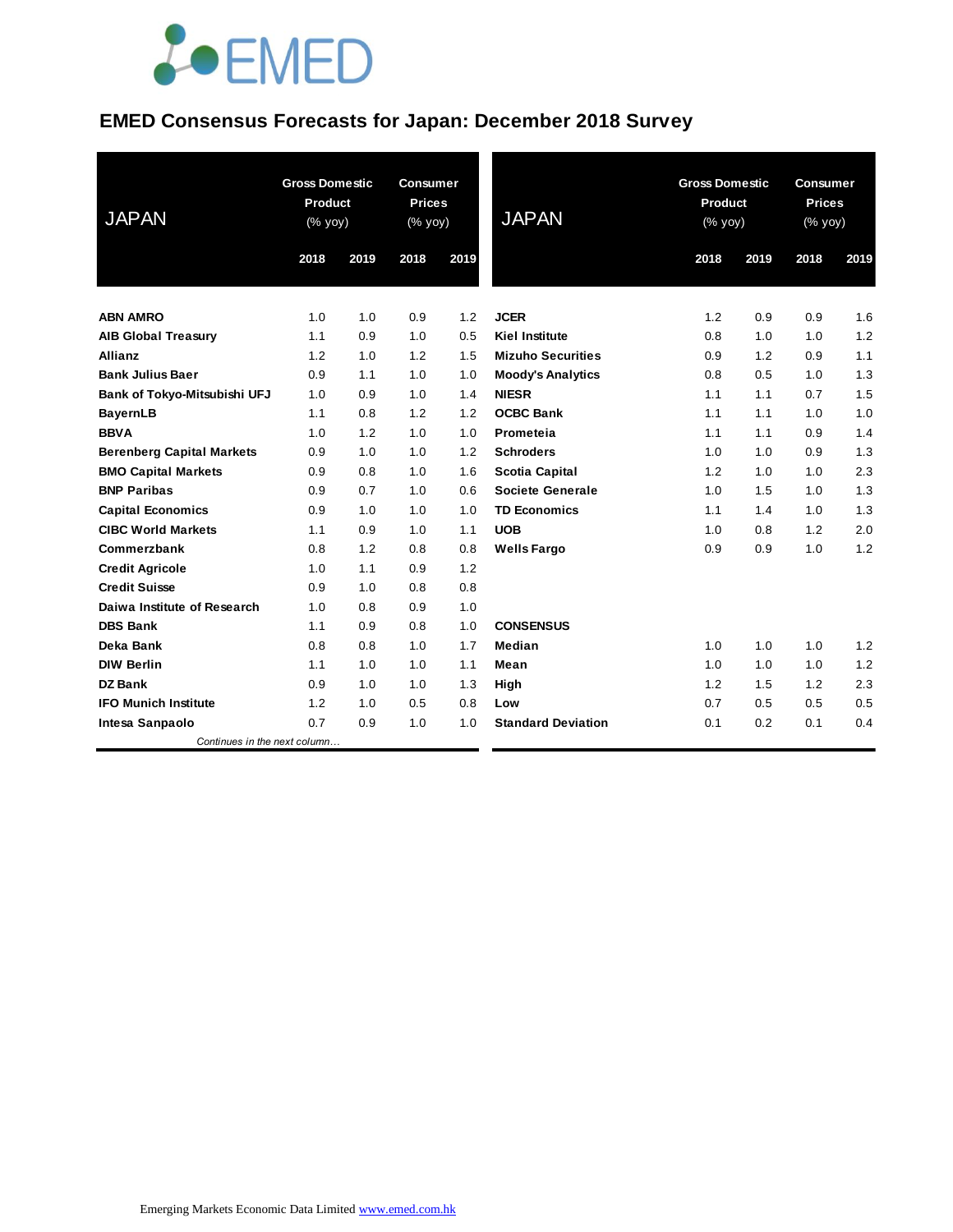# **JOEMED**

### **EMED Consensus Forecasts for China: December 2018 Survey**

| <b>CHINA</b>                     |      | <b>Gross Domestic</b><br>Product<br>(% yoy) |      | <b>Consumer</b><br><b>Prices</b><br>(% yoy) | <b>CHINA</b>              | <b>Gross Domestic</b><br><b>Product</b><br>(% yoy) |      | <b>Consumer</b><br><b>Prices</b><br>(% yoy) |      |
|----------------------------------|------|---------------------------------------------|------|---------------------------------------------|---------------------------|----------------------------------------------------|------|---------------------------------------------|------|
|                                  | 2018 | 2019                                        | 2018 | 2019                                        |                           | 2018                                               | 2019 | 2018                                        | 2019 |
| <b>ABN AMRO</b>                  | 6.7  | 6.3                                         | 2.0  | 2.5                                         | Intesa Sanpaolo           | 6.7                                                | 6.3  | 2.2                                         | 2.3  |
| <b>Allianz</b>                   | 6.5  | 6.2                                         | 2.5  | 2.8                                         | <b>Kiel Institute</b>     | 6.6                                                | 6.1  | 2.2                                         | 2.3  |
| <b>Bank Julius Baer</b>          | 6.6  | 5.9                                         | 2.0  | 2.6                                         | <b>Moody's Analytics</b>  | 6.6                                                | 6.3  | 2.2                                         | 2.7  |
| <b>Bank of East Asia</b>         | 6.6  | 6.2                                         | 2.1  | 2.1                                         | <b>NIESR</b>              | 6.6                                                | 6.4  | 2.3                                         | 2.6  |
| <b>BayernLB</b>                  | 6.6  | 6.2                                         | 2.2  | 2.4                                         | <b>OCBC Bank</b>          | 6.6                                                | 6.2  | 2.2                                         | 2.5  |
| <b>BBVA</b>                      | 6.5  | 6.0                                         | 2.2  | 2.5                                         | Prometeia                 | 6.6                                                | 5.9  | 2.1                                         | 2.4  |
| <b>Berenberg Capital Markets</b> | 6.6  | 6.3                                         | 2.2  | 2.2                                         | <b>Schroders</b>          | 6.6                                                | 6.2  | 2.1                                         | 2.4  |
| <b>BMO Capital Markets</b>       | 6.6  | 6.2                                         | 2.2  | 2.2                                         | Scotia Capital            | 6.6                                                | 6.2  | 2.4                                         | 2.5  |
| <b>BNP Paribas</b>               | 6.6  | 6.2                                         | 2.2  | 1.9                                         | Societe Generale          | 6.6                                                | 6.2  | 2.3                                         | 2.6  |
| <b>Capital Economics</b>         | 6.7  | 6.5                                         | 2.1  | 2.0                                         | <b>UOB</b>                | 6.6                                                | 6.3  | 2.2                                         | 2.4  |
| Commerzbank                      | 6.5  | 6.2                                         | 1.7  | 2.3                                         | <b>Wells Fargo</b>        | 6.6                                                | 6.2  | 2.2                                         | 2.4  |
| <b>Credit Agricole</b>           | 6.6  | 6.4                                         | 2.2  | 2.5                                         |                           |                                                    |      |                                             |      |
| <b>Credit Suisse</b>             | 6.6  | 6.2                                         | 2.1  | 2.0                                         |                           |                                                    |      |                                             |      |
| Daiwa Institute of Research      | 6.5  | 6.3                                         | 2.0  | 2.1                                         |                           |                                                    |      |                                             |      |
| <b>Danske Bank</b>               | 6.6  | 6.4                                         | 2.3  | 2.3                                         | <b>CONSENSUS</b>          |                                                    |      |                                             |      |
| <b>DBS Bank</b>                  | 6.6  | 6.2                                         | 2.1  | 2.2                                         | Median                    | 6.6                                                | 6.2  | 2.2                                         | 2.4  |
| Deka Bank                        | 6.6  | 6.2                                         | 2.2  | 2.4                                         | Mean                      | 6.6                                                | 6.2  | 2.2                                         | 2.4  |
| <b>DIW Berlin</b>                | 6.5  | 6.3                                         | 2.0  | 2.4                                         | High                      | 6.7                                                | 6.5  | 2.5                                         | 2.8  |
| <b>DZ Bank</b>                   | 6.5  | 6.5                                         | 2.2  | 2.2                                         | Low                       | 6.5                                                | 5.9  | 1.7                                         | 1.9  |
| <b>IFO Munich Institute</b>      | 6.6  | 6.3                                         | 1.8  | 2.8                                         | <b>Standard Deviation</b> | 0.1                                                | 0.1  | 0.2                                         | 0.2  |
| Continues in the next column     |      |                                             |      |                                             |                           |                                                    |      |                                             |      |